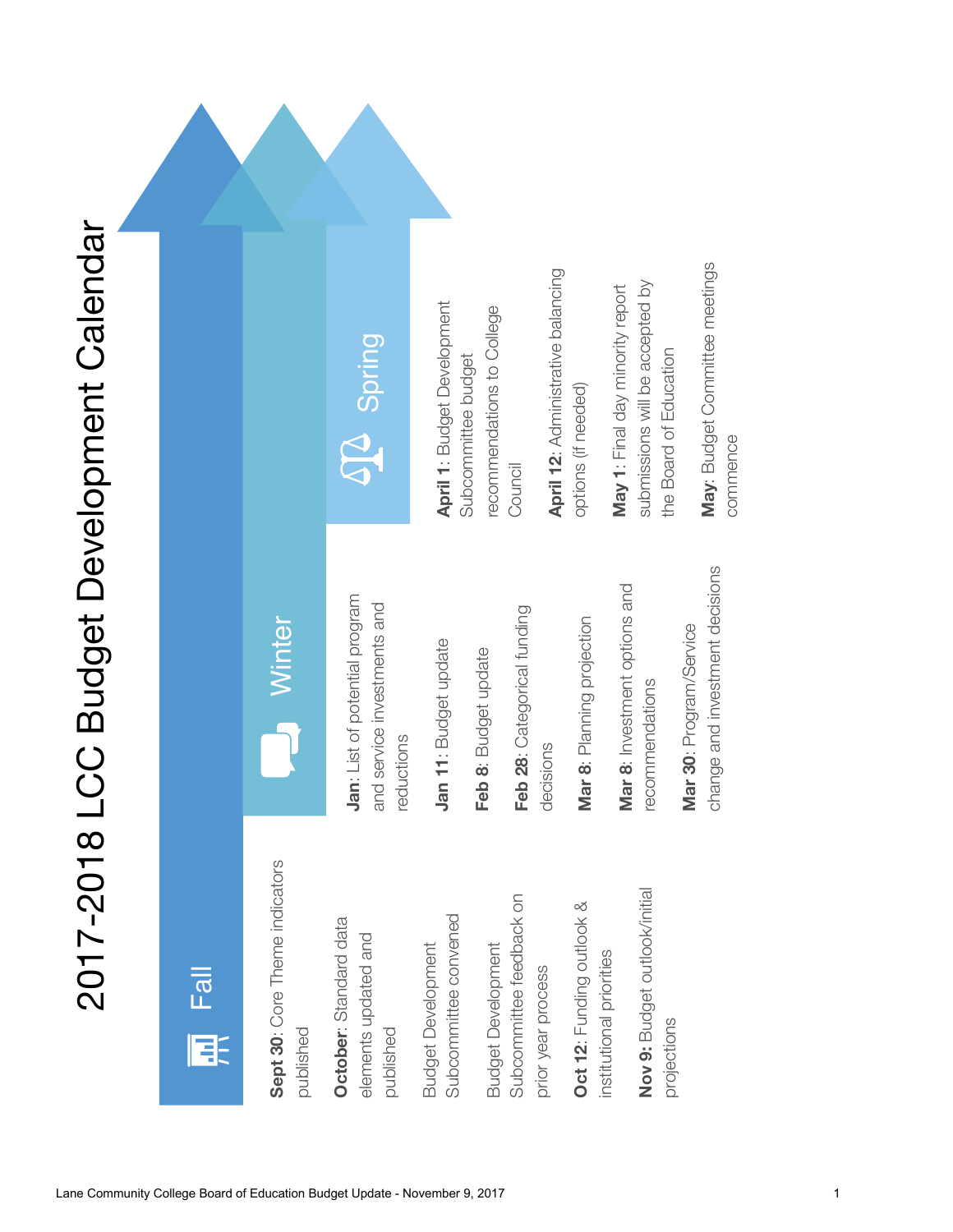| FY2017 - FY2019                   | 11.9.17 PreAudit | 11.9.17         | 11.9.17       |                                                                             |
|-----------------------------------|------------------|-----------------|---------------|-----------------------------------------------------------------------------|
| <b>Projection Estimate</b>        | Final            |                 |               |                                                                             |
| November 9, 2017                  | FY2017           | <b>FY2018</b>   | FY2019        |                                                                             |
|                                   | Funds I & IX     | Funds I & IX    | Funds I & IX  | Notes                                                                       |
|                                   | 4.3% CR decrease | -5% CR decrease | -0% CR change | Enrollment change impact: \$300K per %∆                                     |
| <b>REVENUE</b>                    |                  |                 |               |                                                                             |
| Intergovernmental                 |                  |                 |               |                                                                             |
| <b>State Funding</b>              | 27,230,149       | 24,311,400      | 24,311,400    |                                                                             |
| <b>Property Taxes</b>             | 18,746,752       | 19,500,000      | 20,085,000    | 4% increase FY18, 3% increase FY19                                          |
|                                   | 45,976,901       | 43,811,400      | 44,396,400    |                                                                             |
|                                   |                  |                 |               |                                                                             |
| <b>Tuition &amp; Fees</b>         |                  |                 |               |                                                                             |
| Tuition                           | 23,730,078       | 23,387,600      | 23,387,600    | Does not include FY19 HEPI.<br>Add \$215K for each \$1 increase             |
| <b>Student Fees</b>               |                  |                 |               |                                                                             |
|                                   | 7,680,451        | 9,235,200       | 9,235,200     |                                                                             |
| Other Fees & Charges              | 1,294,086        | 1,240,300       | 1,240,300     |                                                                             |
|                                   | 32,704,615       | 33,863,100      | 33,863,100    |                                                                             |
| <b>Other Revenue Sources</b>      |                  |                 |               |                                                                             |
| <b>Administrative Recovery</b>    | 1,985,148        | 1,965,000       | 1,965,000     |                                                                             |
| Gifts & Donations                 | 1,217,067        | 1,407,100       | 1,407,100     |                                                                             |
| Other Revenue                     | 1,254,124        | 1,368,500       | 1,368,500     |                                                                             |
| Sale of Goods & Services          | 2,934,136        | 2,974,700       | 2,974,700     |                                                                             |
|                                   | 7,390,475        | 7,715,300       | 7,715,300     |                                                                             |
| <b>Operating Transfers In</b>     |                  |                 |               |                                                                             |
| Transfers In                      | 1,559,137        | 2,084,700       | 1,777,500     | FY18 includes 1x fund balance transfers                                     |
|                                   | 1,559,137        | 2,084,700       | 1,777,500     |                                                                             |
|                                   | 87,631,128       | 87,474,500      | 87,752,300    |                                                                             |
|                                   |                  |                 |               |                                                                             |
| <b>EXPENDITURES</b>               |                  |                 |               |                                                                             |
| Personnel                         |                  |                 |               |                                                                             |
| Personnel - Contracted            | 35,843,936       | 35,239,200      | 35,326,000    | Based on current position list, 3.5% swirl FY18,<br>FY19, no FY19 increases |
| Personnel - P/T                   | 12,195,828       | 11,934,000      | 11,934,000    |                                                                             |
| OPE                               | 26,068,774       | 27,559,735      | 27,616,200    | Maintain current rates                                                      |
|                                   | 74,108,538       | 74,732,935      | 74,876,200    |                                                                             |
| <b>Other Expenditures</b>         |                  |                 |               |                                                                             |
| <b>Materials &amp; Services</b>   | 12,056,978       | 11,726,300      | 12,019,500    | 2.5% inflationary increase FY19                                             |
| Capital Outlay                    | 819,085          | 660,000         | 935,000       | Restore capital outlay allocation                                           |
| Goods for Resale                  | 720,020          | 750,600         | 750,600       |                                                                             |
|                                   | 13,596,083       | 13,136,900      | 13,705,100    |                                                                             |
| <b>Operating Transfers Out</b>    |                  |                 |               |                                                                             |
| <b>Transfers Out</b>              | 3,266,084        | 2,159,200       | 2,444,500     | Standard transfer schedule                                                  |
| Transfers Out - Fin. Aid.         |                  |                 |               |                                                                             |
|                                   | 3,266,084        | 2,159,200       | 2,444,500     |                                                                             |
|                                   | 90,970,705       | 90,029,035      | 91,025,800    |                                                                             |
|                                   |                  |                 |               |                                                                             |
| Revenue Over/Under Expenditures * | (3,339,577)      | (2,554,535)     | (3, 273, 500) |                                                                             |
| (Change in Fund Balance)          |                  |                 |               |                                                                             |

\*Does not include PERS reserve draw down

| Beginnning PERS Reserve Balance | 5.535.938 | 5,535,938 | 4,675,938 |
|---------------------------------|-----------|-----------|-----------|
| Ending PERS Reserve Balance     | 5.535.938 | 4.675.938 | 3,815,938 |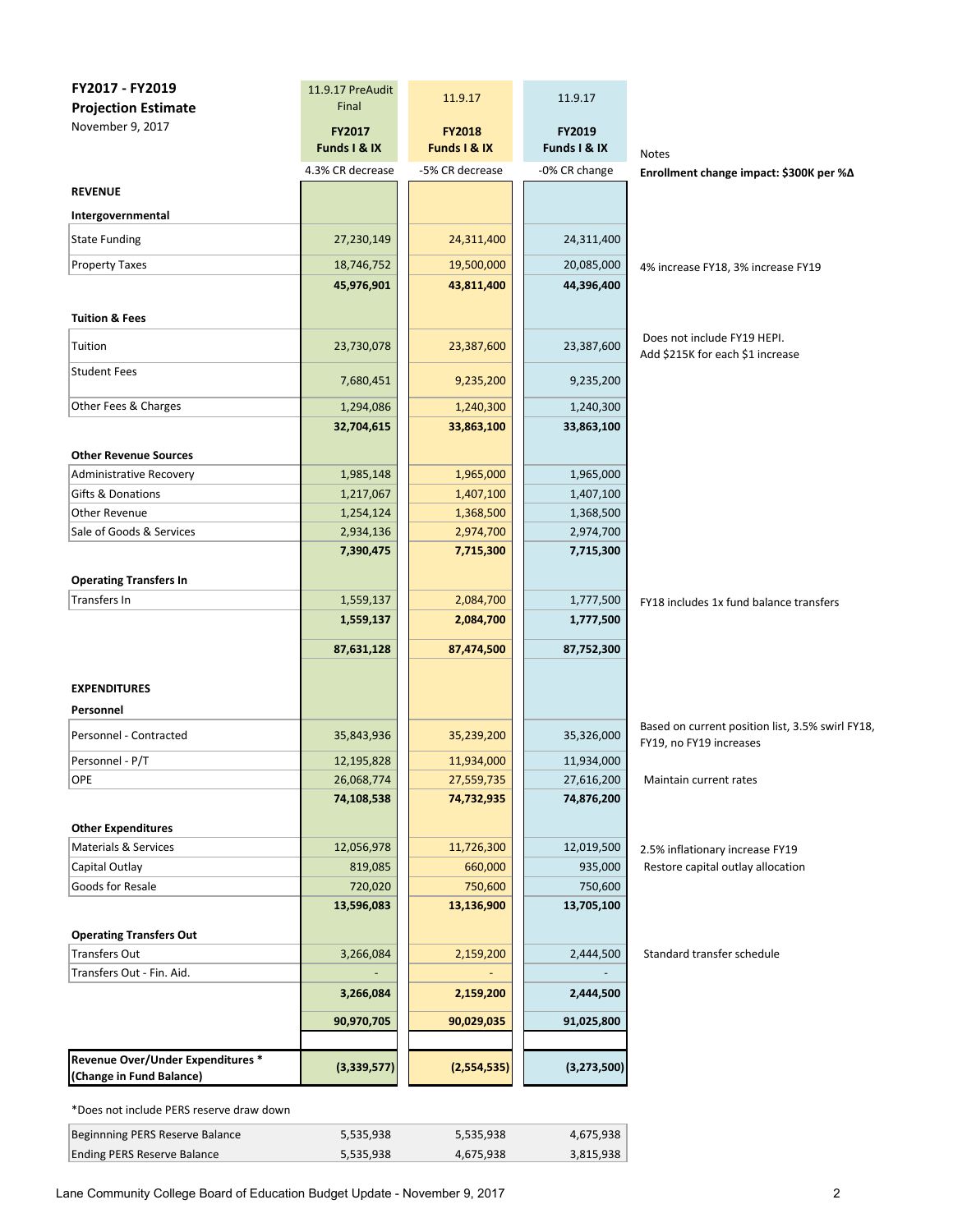Policy Number: BP245 Policy Type: BUDGET AND FINANCIAL Policy Title: ENDING FUND BALANCE

Lane Community College shall maintain an unrestricted General Fund Ending Fund Balance equal to or greater than 10% of total expenditures and transfers.

The Ending Fund Balance target shall include the Unappropriated Ending Fund Balance (UEFB) as set by board policy BP 295. When the Ending Fund Balance falls to 9% or less, the college shall adopt a plan to replenish the Ending Fund Balance to 10% within two years. When the Ending Fund Balance exceeds 11%, balances in excess may be set aside for reserves or investment in one time expenditures.

If the total Ending Fund Balance (including restricted) falls to levels that require short-term borrowing, the levels set by this policy shall be automatically reviewed and adjusted as necessary.

ADOPTED: January 14, 2004 REVIEWED: February 14, 2007 REVISED: October 19, 2009 REVISED: November 4, 2014 FY18 Estimated Beginning Fund Balance  $\frac{1}{5}$  9,802,000 *Pending final year-end audit* FY18 Projected Surplus/Deficit  $\zeta$  (1,509,100) *November 9, 2017 estimate* Estimated FY18 Ending Fund Balance **\$ 8,292,900** 10% Total General Fund Expenditures & Transfers  $\sim$  \$ 8,147,300 *Policy requirement* Surplus/deficit over policy requirement  $\zeta = 145,600$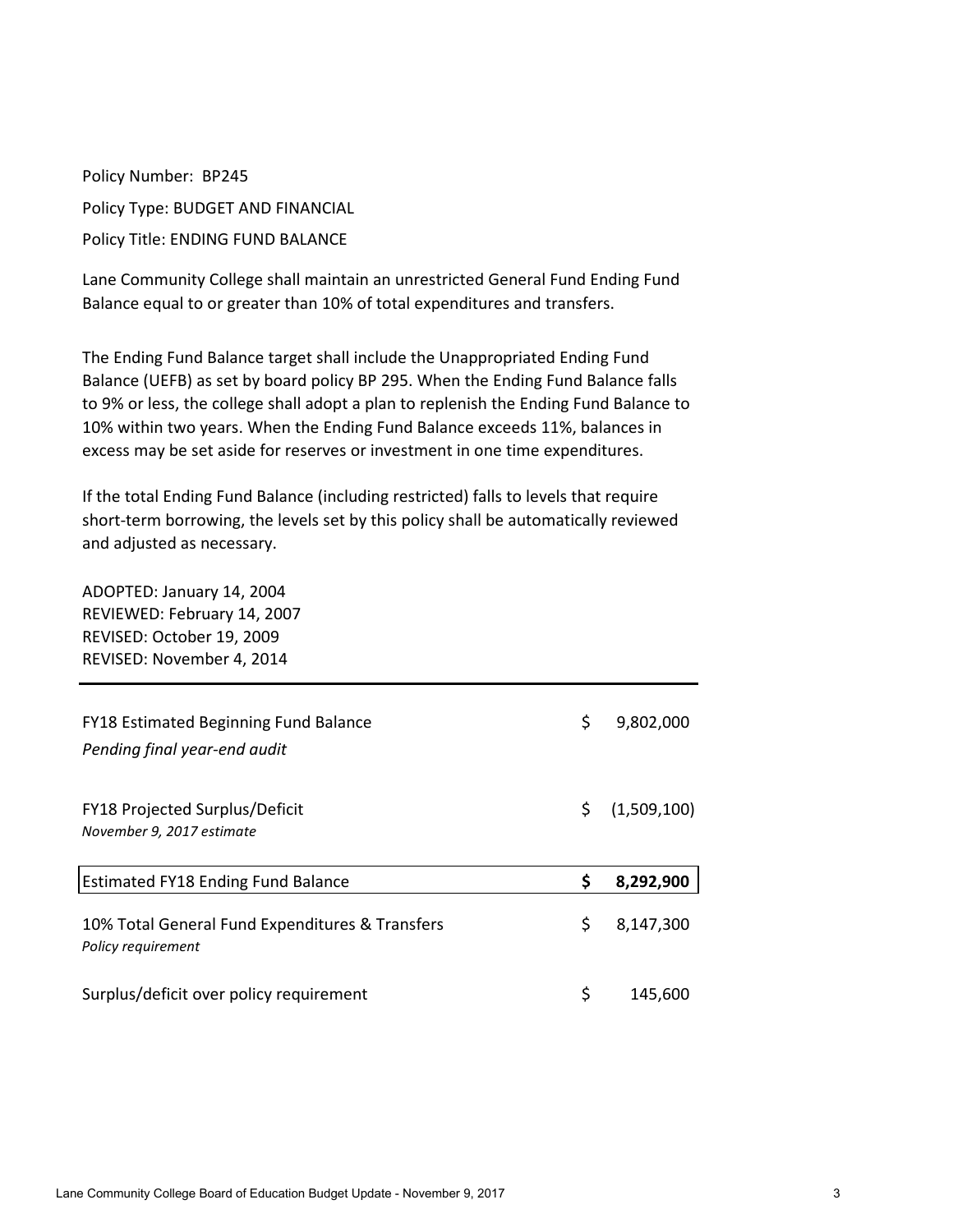|                              | ∢<br>Projection Categories, Components, Data Sources and Key                                                                         | ssumptions                                                                                                                                   |                                                                                                            |
|------------------------------|--------------------------------------------------------------------------------------------------------------------------------------|----------------------------------------------------------------------------------------------------------------------------------------------|------------------------------------------------------------------------------------------------------------|
| Funds   & IX                 |                                                                                                                                      |                                                                                                                                              |                                                                                                            |
|                              |                                                                                                                                      |                                                                                                                                              |                                                                                                            |
| Category                     | Components                                                                                                                           | Data Sources                                                                                                                                 | Key Assumptions                                                                                            |
| <b>REVENUE</b>               |                                                                                                                                      |                                                                                                                                              |                                                                                                            |
|                              |                                                                                                                                      |                                                                                                                                              |                                                                                                            |
| Intergovernmental            |                                                                                                                                      |                                                                                                                                              |                                                                                                            |
| State Funding                | بهِ<br>State of Oregon Community College & Workford<br>Development (CCWD) funding                                                    | CCWD funding worksheet (updated quarterly), Lane enrollment<br>trends, enrollment trends from other colleges, tax revenues                   | -Other Oregon community colleges' enrollment<br>-Current \$570MM biennial funding base<br>-Lane enrollment |
| Property Taxes               | Property taxes (Primarily Lane county; also Linn,<br>Benton, Douglas)                                                                | County assessed value and collection rates, actual collections,<br>housing market trends and forecasts                                       | -% increase/decrease                                                                                       |
| <b>Tuition &amp; Fees</b>    |                                                                                                                                      |                                                                                                                                              |                                                                                                            |
| Tuition                      | Credit and non-credit tuition payments                                                                                               | Credit enrollment, actual receipts, trend analysis                                                                                           | -Enrollment % change<br>-Tuition rate                                                                      |
| Student Fees                 | continuing education, transportation, technology<br>Mandatory/instructional course fees, including                                   | Credit and Continuing Education enrollment, fee changes, actual<br>receipts, trends analysis                                                 | -Enrollment % change<br>-Fee rates                                                                         |
| Other Fees & Charges         | Income Credit Program (ICP), child development                                                                                       | Credit enrollment, service and activity levels, department plans                                                                             | -Enrollment % change                                                                                       |
|                              | center, admissions fees, contracts, user fees,<br>rent, bad debt provision                                                           | and forecasts, trend analysis, bad debt analysis and collection<br>rates                                                                     | -Service and activity changes                                                                              |
|                              |                                                                                                                                      |                                                                                                                                              |                                                                                                            |
| <b>Other Revenue Sources</b> |                                                                                                                                      |                                                                                                                                              |                                                                                                            |
| Administrative Recovery      | Grant indirect, Pell grant indirect, Foundation<br>International general fund contributions<br>salary reimbursement, Titan Store and | International operating income and forecasts, department plans<br>Grant activity, Foundation position list, Titan Store and<br>and forecasts | -Standard schedule                                                                                         |
| Gifts & Donations            | KLCC memberships, miscellaneous program<br>support from foundation                                                                   | KLCC trends and forecasts, foundation activity                                                                                               | -KLCC membership % change                                                                                  |
| Interest Income              | Miscellaneous investment income                                                                                                      | Investment portfolio, rates, actual receipts                                                                                                 | -Portfolio base, return rate                                                                               |
| Other Revenue Sources        | Miscellaneous revenue                                                                                                                | Credit and CE enrollment, actual receipts, department plans and<br>forecasts, trend analysis                                                 | -Enrollment % change                                                                                       |
| Sale of Goods & Services     | Specialized Support Services (S3), KLCC                                                                                              | Service and activity levels, actual receipts, department plans and                                                                           | -Service and activity changes                                                                              |
|                              | underwriting, health and dental clinic billing,<br>books, other sales                                                                | forecasts, trend analysis                                                                                                                    |                                                                                                            |
|                              |                                                                                                                                      |                                                                                                                                              |                                                                                                            |
| Operating Transfers In       | Interfund transfers                                                                                                                  | Budgeted transfers, actual transfers, scheduled updates                                                                                      | -Standard schedule                                                                                         |
| <b>EXPENDITURES</b>          |                                                                                                                                      |                                                                                                                                              |                                                                                                            |
| Personnel                    |                                                                                                                                      |                                                                                                                                              |                                                                                                            |
| Contracted                   | Contracted faculty, staff and manager salary and<br>wages                                                                            | Position list, salary schedule and step adjustments or bargaining<br>parameters, "swirl" factor                                              | -Staffing levels<br>-Swirl factor<br>-Bargaining                                                           |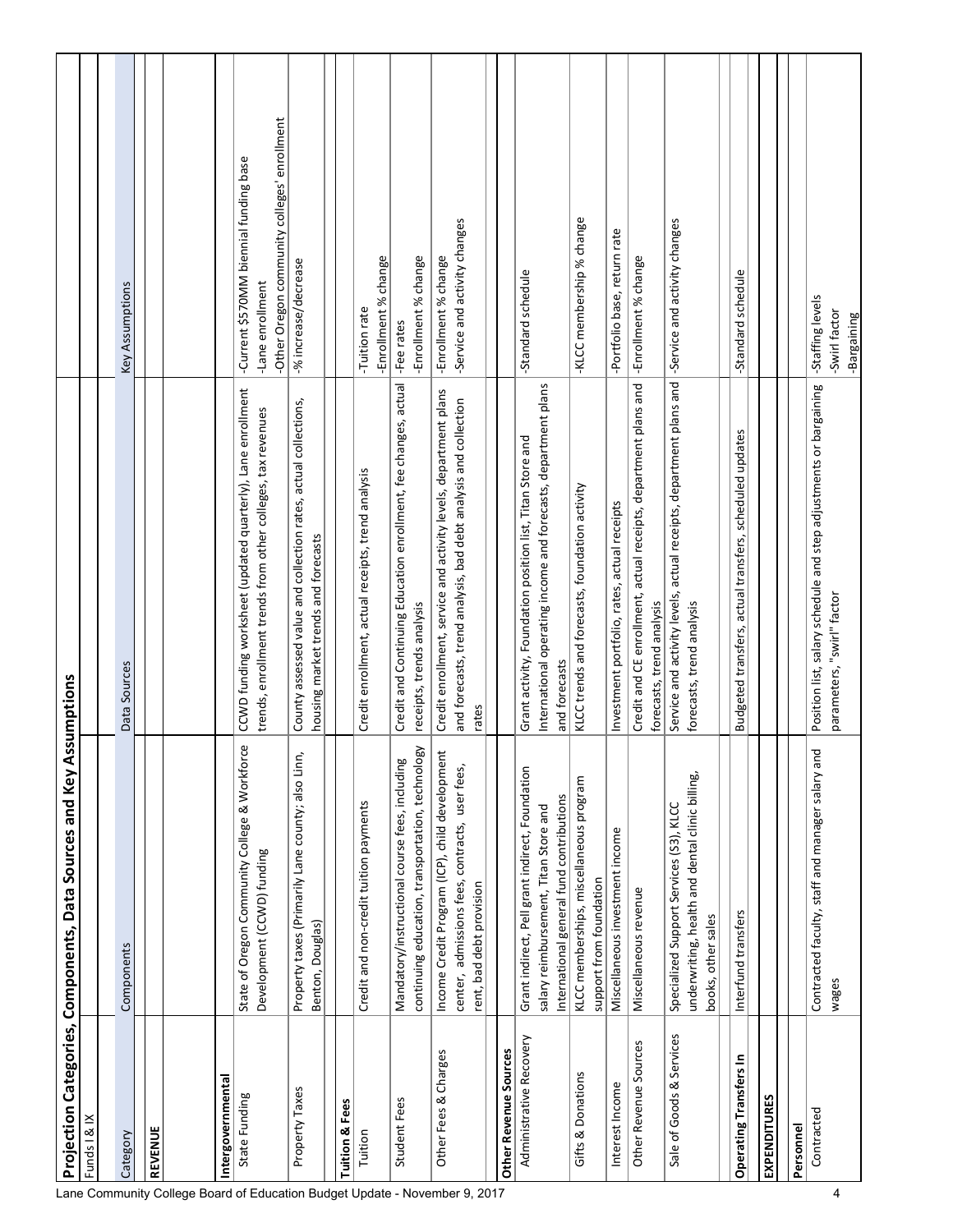|                                | Projection Categories, Components, Data Sources and Key Assumptions               |                                                                                                                        |                                                                                                                 |
|--------------------------------|-----------------------------------------------------------------------------------|------------------------------------------------------------------------------------------------------------------------|-----------------------------------------------------------------------------------------------------------------|
| Funds   & IX                   |                                                                                   |                                                                                                                        |                                                                                                                 |
|                                |                                                                                   |                                                                                                                        |                                                                                                                 |
| Category                       | Components                                                                        | Data Sources                                                                                                           | Key Assumptions                                                                                                 |
| Part-Time                      | Hourly (non-contracted) faculty, staff and<br>manager wages                       | Enrollment and activity levels, contracted staffing (backfill<br>offsets), bargaining parameters                       | -Enrollment % change<br>Bargaining                                                                              |
| (OPE)                          | Other Personnel Expenses   Employee benefits and payroll taxes                    | Actual collections and expenses, base salary levels, Public<br>Employee Retirement System (PERS) rates, trend analysis | -Staffing levels, total salaries and wages<br>-PERS rates, PERS reserve transfers<br>-Health insurance premiums |
|                                |                                                                                   |                                                                                                                        |                                                                                                                 |
| Other Expenditures             |                                                                                   |                                                                                                                        |                                                                                                                 |
| Materials & Services           | Instructional and administrative materials,<br>supplies and services, utilities   | Enrollment and activity levels, actual expenditures, department<br>plans and forecasts, trend analysis                 | -Enrollment and activity levels                                                                                 |
| Capital Outlay                 | Goods and equipment in excess of \$10K and/or<br>depreciable (e.g. library books) | Capital outlay allocation, department plans, trend analysis                                                            | -Allocation funding                                                                                             |
| Goods for Resale               | Lane Transit District (LTD) passes, ICP supplies                                  | Sales revenue, actual expenditures, department plans and<br>forecasts, trend analysis                                  | -Main campus credit enrollment<br>-Sales forecasts                                                              |
|                                |                                                                                   |                                                                                                                        |                                                                                                                 |
| <b>Operating Transfers Out</b> | Interfund transfers                                                               | Budgeted transfers, actual transfers, scheduled updates                                                                | -Standard schedule                                                                                              |
|                                |                                                                                   |                                                                                                                        |                                                                                                                 |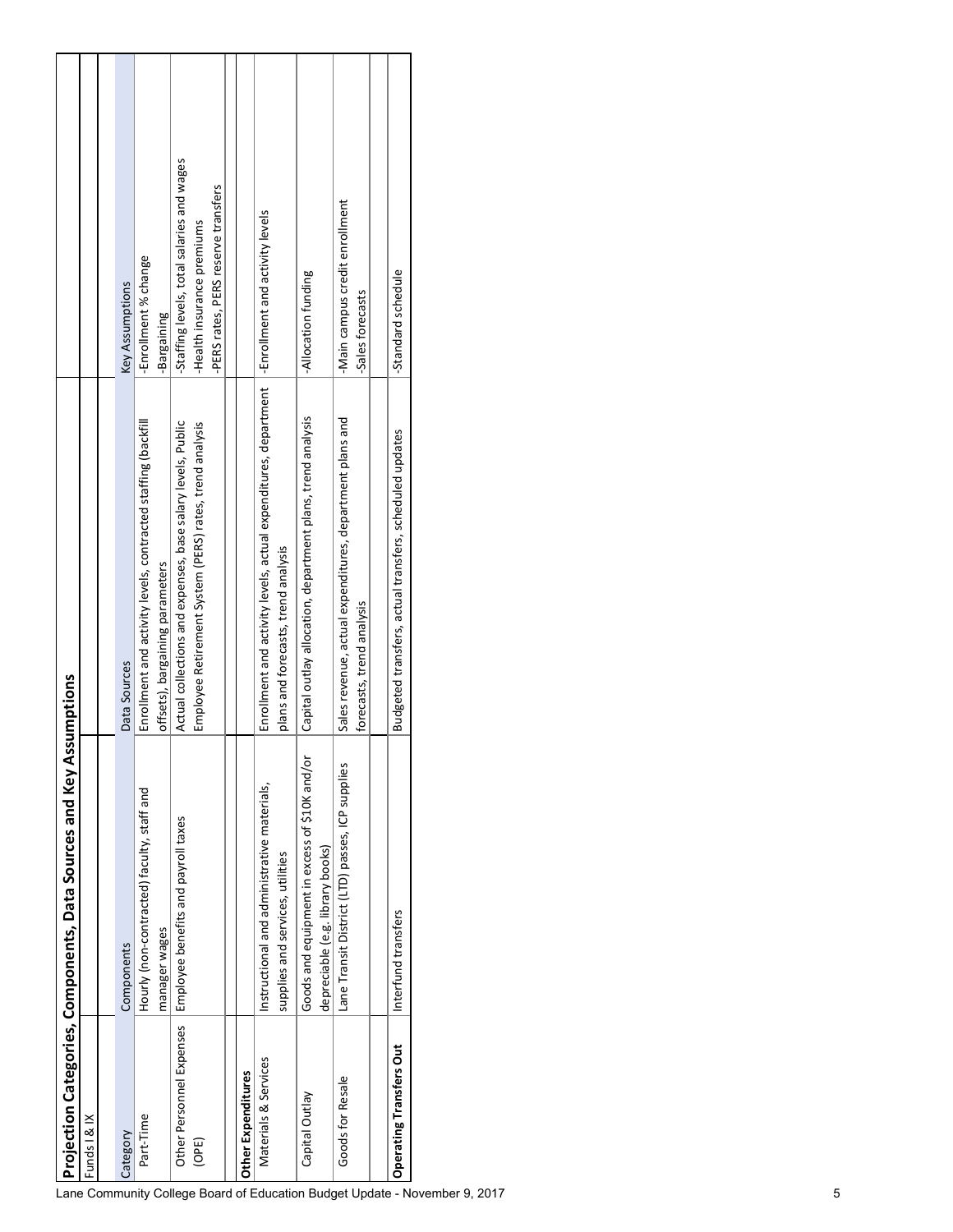### **Fiscal Year 2018-2019 Balancing Levers**

Funds I & IX

The Budget Development Subcommittee of College Council has begun its work and will be meeting regularly throughout winter term. In addition to discussing and reviewing projection assumptions, the committee develops a list of potential balancing levers.

Following is a list of balancing levers the subcommittee has considered in prior years.

### **Revenue Levers**

Tuition Student Fees Administrative Recovery Entrepreneurial Activities

### **Expense Levers**

Early separation incentives Vacancies Efficiencies & restructuring Classified, faculty, & management contracted positions Classified, faculty, & management part-time reductions Materials & services Capital outlay Major maintenance Program and service reductions **Outsourcing** 

## **Other Considerations**

Personnel cost adjustments Fund balance/reserve funds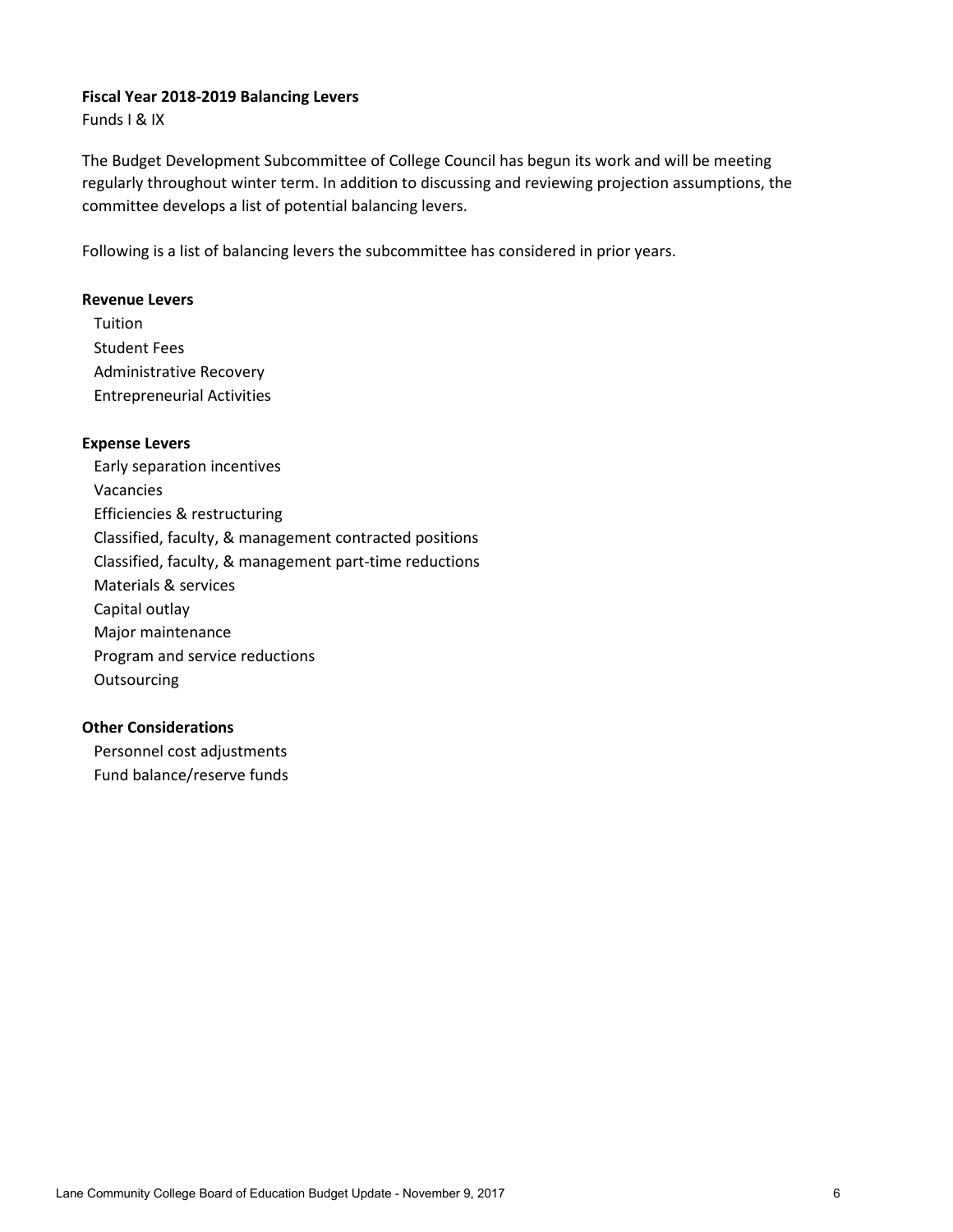# **FY 2018 Adopted Budget Balancing Items**

| Planning Projection, March 8, 2017   | (5)<br>9,957,800) |
|--------------------------------------|-------------------|
| <b>Updates to March Projection</b>   | 630,700)          |
| <b>Budget Gap</b>                    | (5 10, 588, 500)  |
|                                      |                   |
| <b>Balancing Items:</b>              |                   |
| <b>Expense Reductions</b>            |                   |
| Materials & Services/Travel          | \$<br>585,200     |
| Part-Time Classified                 | 650,000           |
| Part-Time Faculty                    | 1,206,300         |
| Capital Outlay                       | 650,000           |
| Vacancies                            | 1,214,000         |
| <b>Staggered Hiring</b>              | 296,000           |
| Reorganization                       | 714,700           |
| <b>Transfers</b>                     | 597,000           |
| Program & Service Reductions         | 1,313,200         |
|                                      | \$<br>7,226,400   |
| <b>Revenue Additions</b>             |                   |
| Tuition                              | \$<br>1,150,000   |
| <b>Student Fees</b>                  | 1,239,100         |
| Program Growth                       | 610,300           |
| <b>Additional Revenue Generation</b> | 375,000           |
|                                      | 3,374,400<br>\$   |
| <b>Balancing Total</b>               | \$10,600,800      |
| <b>Budget Balance</b>                | \$<br>12,300      |